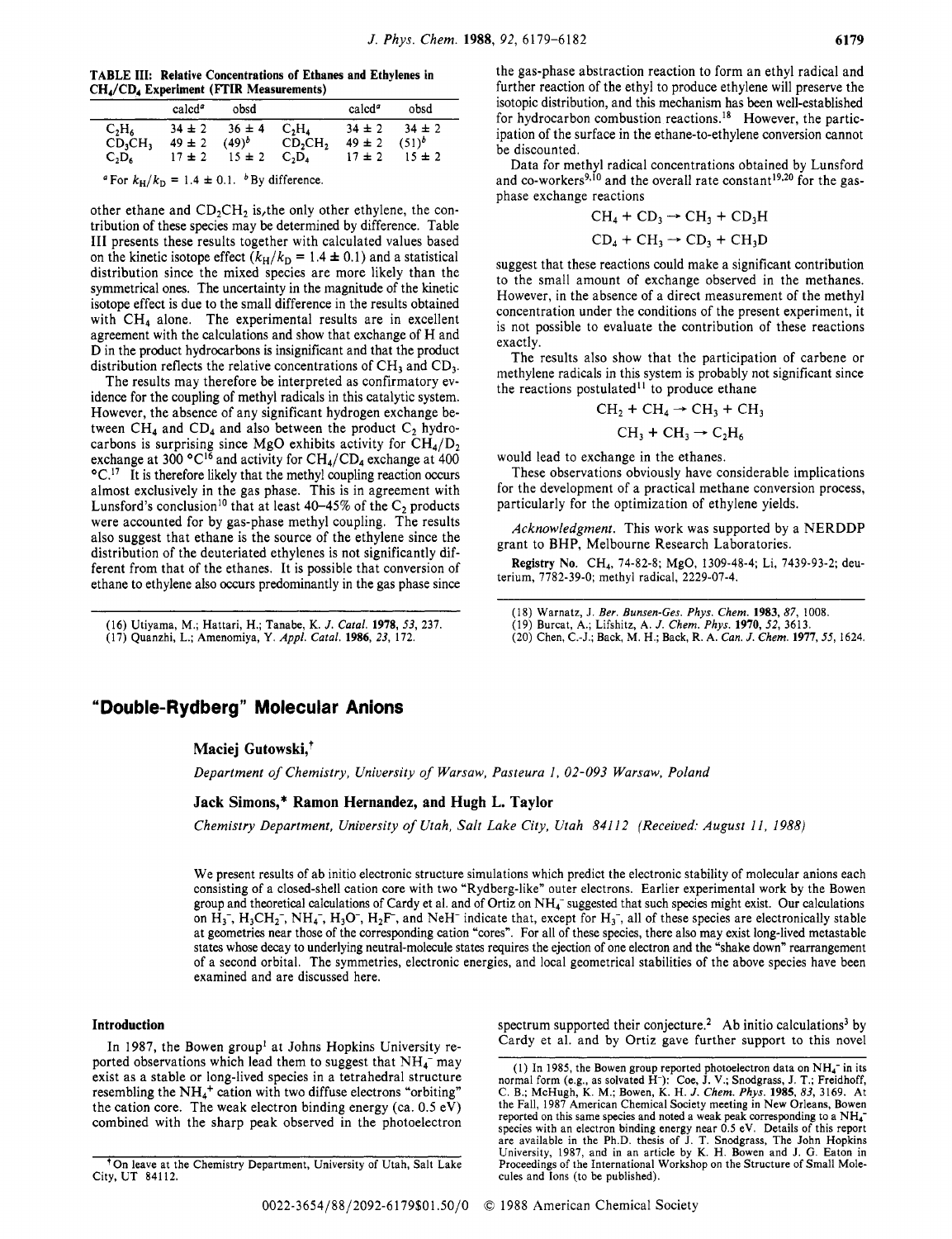structure of  $NH_4^-$ . They found  $NH_4^-$  to exist both as a stable  $H<sup>+</sup>H<sub>3</sub>N$  ion-molecule complex and as a tetrahedral species whose geometry is very similar to that of  $NH<sub>4</sub>$ <sup>+</sup>. Ortiz found the tetrahedral form of the  ${}^{1}A$ , anion to be electronically stable<sup>6</sup> with respect to the  ${}^{2}A_1$  neutral NH<sub>4</sub> by 0.42 eV, and to possess all positive local harmonic frequencies.<sup>4</sup>

Following these exciting observations and predictions concerning  $NH_4$ , we undertook the task of searching for analogous "double-Rydberg" (DR) structures in  $H_3$ ,  $H_3CH_2$ ,  $H_3O$ ,  $H_2F$ , and NeH<sup>-</sup>, some of which also exist<sup>5</sup> as stable ion-molecule complexes analogous to  $H^+H_3N$  and some of which probably do not. In this Letter, we report the first predictions that several of these anions can support DR states which are *electronically*  stable<sup>6</sup> with respect to corresponding neutrals and which correspond to potentially stable<sup>4</sup> local minima on their energy hypersurfaces. We suggest that these species also possess states which are electronically metastable with lifetimes which may be long enough to permit experimental observation. Neither the stable nor metastable DR states represent *global* minima for any of these anions; the "solvated" H<sup>-</sup> complex is lower in energy for all of them. Moreover, for all of the neutral species, it is energetically favorable to dissociate to H plus the corresponding "solvent" molecule. Nevertheless, the DR species predicted here represent new species which may be sufficiently long lived to be amenable to clever experimental detection and which display unusual electronic structures as detailed below.

*A. Orbital Basis Sets.* In each of the studies whose results we present here, we carried out ab initio electronic structure calculations using at least double  $\zeta$ + polarization (DZP) contracted Gaussian basis sets to represent the underlying "cation core" plus seven sets of diffuse **s-** and p-type Gaussian functions to treat the one or two "extra" electrons which arise in the neutral and anion species. The diffuse basis, located at the molecule center except for  $H_2F^-$  and NeH<sup>-</sup> where it is located on the heavy atom, was constructed to reproduce the energies of the low-lying S and P states of H and of the H<sup>-</sup> ion as well as to contain even more diffuse and more contracted functions. In fact, these s- and p-type diffuse functions very accurately reproduced the *ns* and **np** orbital energies of the H atom for  $n = 1, 2, ..., 5$ ; they also reproduced, within 0.1 eV, the experimentally observed spacings of the lowest four **2S** and **2P** states of Li and Na, whose cations represent the spherical limit for the cations of our  $H_3^-$  and  $H_3CH_2^-$ ,  $NH_4^-$ ,  $H_3O^-$ ,  $H_2F$ , and NeH<sup>-</sup> systems, as well as the electron affinities of Li, H, and Na to within 0.03 eV. The same set of seven diffuse sand p-functions were used for all of the anions studied; of course, the "core" of each cation was described with a basis of its own. Because our diffuse basis included only **s-** and p-type functions, we are not presently able to make predictions about DR states of any of the anions or neutrals which arise from d or higher angular momenta.

*B. Neutral Molecule States.* After optimizing the geometry of the closed-shell cation core at the single-configuration SCF level

or using cation geometries available from experiment or from other theoretical work, we estimated the energies of several low-lying states of the neutral species by adding to the cation's energy the energies of the lower lying virtual orbitals. As a result of carrying out correlated (configuration interaction) calculations on the neutral and cation species in which intracore and core-outerelectron correlations were included, we found this Koopmans' theorem treatment of the neutral to accurately reproduce the ion-neutral energy *differences.* Because the neutral's outer "active" electron resides in a diffuse orbital and because the cation cores are stable closed-shell species, we observed very little change in the neutral energies when we allowed for orbital relaxation and for correlation of the single "active" electron with the electrons of the cation core. The picture of the neutral as one active electron moving in the electrostatic field of the underlying cation therefore seems to be valid.<sup>7</sup>

C. *Anion States.* After thereby determining the energies of several low-lying states of the neutral species, we carried out configuration interaction (CI) calculations on the anions employing *all* configurations (of all space and spin symmetry) in which the two active electrons are placed in virtual orbitals of the cation and the electrons of the cation core occupy the orbitals found to be optimal in the above SCF cation optimization process. This amounts to treating correlation interactions between the anion's two active electrons in a full manner while treating the cation core at the SCF level; the outer two electrons thus "feel" only the electrostatic potential of the underlying cation. This treatment of the anion was, of course, tested by subsequently performing more extensive CI calculations in which correlations involving the cation core orbitals were included; the energy level patterns for the anions thus obtained were only slightly different than those obtained in our "frozen-cation-core" treatment in which correlations between only the two active electrons are included. In addition, relaxation of the core's orbitals both for the neutral and the anion was investigated and found to be unimportant when anion-neutral energy differences are considered. For example, for the lowest states of  $FH_2$  and  $FH_2$ , we found relaxation of the underlying cation orbitals to lower the respective energies by 0.08 and 0.08 eV, thus leaving the anion-neutral energy difference unchanged! These observations provide further support for the physical picture of the DR anions in which two active electrons move in diffuse orbitals around an underlying cation core providing an electrostatic potential<sup>8</sup> which defines the symmetries and energy level pattern of the neutral and anion states.

All of the ab initio calculations were performed using our in-house Utah **MESS KIT** (molecular electronic structure kit) software modules<sup>9</sup> which treat SCF, MCSCF, and CI wave functions, as well as analytical energy derivatives (forces and force constants) and nonadiabatic couplings (wave function derivatives) among various electronic states.

#### **Findings**

For each of the cation-neutral-anion systems listed below, we give the total SCF electronic energy of the cation (in hartrees) as well as the energies of the lowest few states of the neutral and anion relative to the cation (in electron volts, with negative values

**<sup>(2)</sup>** The H- anion has an electron binding energy of **0.75** eV; "solvated" Hshould have an even larger binding energy (in ref I this binding energy is given as 1.1 **1** eV) because the anion is differentially stabilized relative to the neutral by the solvent. The fact that the DR anion is observed to have a smaller binding energy than that of H- indicates that it is not simply a "solvated" H-. The sharp peak in the photoelectron spectrum of **NH4-** indicates that there is not a great deal of geometry change accompanying the electron ejection; that is, the anion and neutral have similar geometries.

**<sup>(3)</sup>** Cardy, H.; Larrieu, C.; Dargelos, A. *Chem. Phys. Lett.* **1986,** *131,* **507.**  Ortiz, J. **V.** *J. Chem. Phys.* **1987,** *87,* **3557.** Ortiz also quotes unpublished communication from the Bowen group concerning the peak in the photoelectron spectrum near 0.5 eV.

**<sup>(4)</sup>** The fact that the species **possess** all positive local harmonic frequencies indicates that it *muy* be geometrically stable, if the zero-point energy does not exceed the barrier to rearrangement to the more energetically stable 'solvated-H-" structure, and if tunnelling through this barrier is slow.

<sup>(5)</sup> We have recently studied several H<sup>-</sup>-molecule complexes including H<sup>-</sup>H<sub>2</sub>O, H<sup>-</sup>HF, H<sup>-</sup>H<sub>2</sub>, H<sup>-</sup>(H<sub>2</sub>O)<sub>2</sub>, and H<sup>-</sup>(H<sub>2</sub>)<sub>2</sub>. See, for example: *J. Phys.* Chem. **1987**, 91, 6151; *J. Chem. Phys.* **1987**, 87, 2965

*<sup>(6)</sup>* By electronically stable we mean that the anion has a lower electronic energy than the neutral at the specific geometry where the calculation is performed. Either the anion or the neutral may be geometrically unstable at this point if rearrangement to another geometry is favored.

<sup>(7)</sup> It is not surprising that the underlying cation core can be thought of as providing an electrostatic potential for the outer electron and that correlation and exchange effects involving the outer electron are negligible. In effect, the underlying cation produces a quantum defect as **well** as symmetry-dependent crystal-field-like splittings of the orbitals (and hence states) of the one-active-electron neutral species. This same picture is developed and supported in the earlier work of: Raynor, S.; Herschbach, D. R. *J. Phys. Chem.* **1982,86, 3592.** King, H. **F.;** Morokuma, K. *J. Chem. Phys.* **1979,** *71,*  **3213.** Martin, R. **L.;** *J. Chem. Phys.* **1979,** *71,* **3541.** 

<sup>(8)</sup> It **is** somewhat surprising to us that the relative energies of the anions and neutrals can be obtained reasonably accurately within a model which neglects polarization of the underlying core by the outer electrons.

<sup>(9)</sup> The Utah **MESS KIT** software was written during **1986-88** primarily by **R.** A. Kendall, E. Earl, R. Hernandez, H. L. Taylor, D. O'Neal, and Drs. J. Nichols, and M. Hoffmann. The code is written in a highly modular format **so** that improvements in any module or additions of new modules which provide added functionality are facilitated. VAX VMS, Cray **CTSS,** SUN, and **FPS** versions are all available.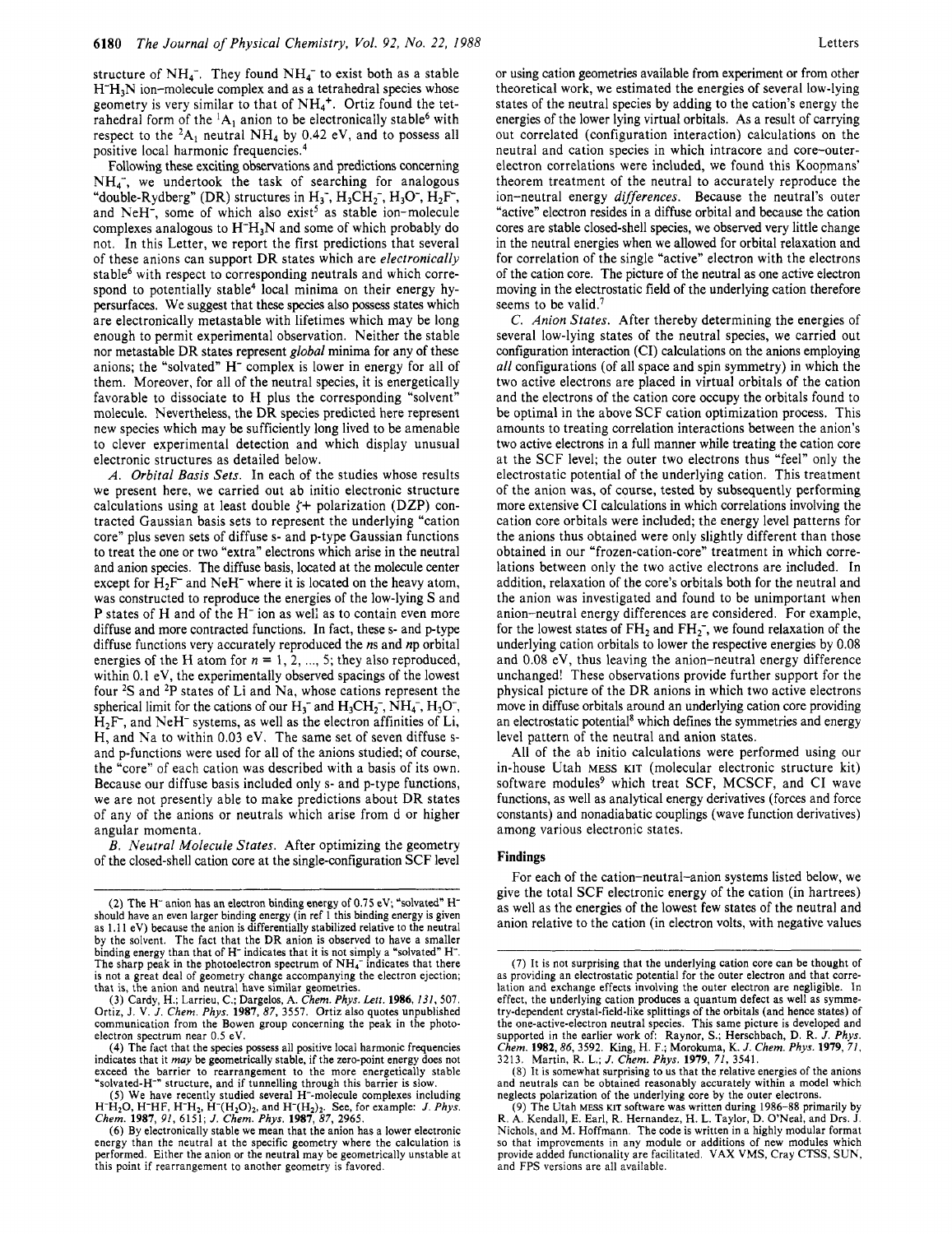indicating stability). Only those neutral states which are electronically stable and those anion states which are either electronically stable or which are good candidates for long-lived metastable states are listed. Because our atomic orbital basis is capable of treating S- and P-states, we do not list any states whose character is dominated by D or higher angular momenta. The symmetries of the respective states are also given (for  $H_3O^+$ , we label the states with  $D_{3h}$  point group labels although this cation is not planar; because the degree of non planarity is slight, we believe it helps clarify the physical nature of the orbitals and states to use  $D_{3h}$  labels). For the neutral species, the symmetry of the state coincides with the symmetry of the outermost occupied orbital because the cation is a closed-shell 'A species. For the anions, we also list the molecular orbital occupancies of the dominant electronic configurations for each of the states. For the anions, it is essential to stress that radial and angular electron correlations are very strong between the two active electrons. As a result, configurations other than the dominant one listed here must be considered to achieve a qualitatively correct picture of these states.

1. H<sub>3</sub><sup>+</sup>;  $D_{3h}$  (*E* = -1.2997 hartrees), H<sub>3</sub> (-5.39 eV (<sup>2</sup>E'), -3.69  $(2E')$ , -0.88  $(2A'_1)$ , -0.85  $(2A''_2)$ ),  $H_3$ <sup>-</sup> (-4.18  $(1A'_1; 2a'_1{}^2)^*$ , -3.97  $({}^3A''_2; 2a_1 1a''_2)^*$ , -2.00  $({}^1A'_1; 3a'_1{}^2)^*$ , -1.79  $({}^3A''_2; 3a'_1 2a''_2)^*$ ,  $-1.00$   $(^3$ A''<sub>2</sub>;  $4a'$ <sub>1</sub>3a''<sub>2</sub>)\*),  $(^{2}A'_{1}), -3.45$  $(^{2}A''_{2}), -1.93$  $(^{2}E'), -1.58$  $(^{2}A'_{1}), -1.53$  $(^{2}A''_{2}), -0.99$ 

2. H<sub>3</sub>CH<sub>2</sub><sup>+</sup>;  $C_s$  ( $E = -40.4189$ ), H<sub>3</sub>CH<sub>2</sub> (-3.84 (<sup>2</sup>A'), -2.86  $(^{2}A')$ ,  $-2.37$  $(^{2}A')$ ,  $-2.37$  $(^{2}A'')$ ,  $-2.24$  $(^{2}A')$ ,  $-1.66$  $(^{2}A')$ ,  $-1.17$  $(^{2}A'), -1.16$   $(^{2}A''), H_{3}CH_{2}^{-}$   $(-4.20$   $(^{1}A_{1}; 5a'^{2}), -2.42$   $(^{3}A'';$ 7a'2a'')\*, -1.24 (<sup>3</sup>A''; 10a'3a'')\*).

3.  $NH_4^+$ ;  $T_d$  ( $E = -56.5616$ ),  $NH_4$  (-4.03 (<sup>2</sup>A<sub>1</sub>), -2.53 (<sup>2</sup>T<sub>2</sub>), -1.68 (<sup>2</sup>A<sub>1</sub>), -1.22 (<sup>2</sup>T<sub>2</sub>), -0.92 (<sup>2</sup>A<sub>1</sub>), -0.72 (<sup>2</sup>T<sub>2</sub>)), NH<sub>4</sub><sup>-</sup> (-4.48  $({}^{1}A_{1}; 4a_{1}^{2}), -2.55$   $({}^{3}T_{1}; 2t_{2}^{2})*, -2.04$   $({}^{1}A_{1}; 5a_{1}^{2})*, -1.30$   $({}^{3}T_{1}; 3t_{2}^{2})*,$  $-1.23$  ( ${}^{1}\text{A}_{1}$ ; 6a<sub>1</sub><sup>2</sup>)\*, -0.76 ( ${}^{3}\text{T}_{1}$ ; 4t<sub>2</sub><sup>2</sup>)\*).

4. H<sub>3</sub>O +  $(E = -76.3399)$ , H<sub>3</sub>O (-4.63 (<sup>2</sup>A<sub>1</sub>), -2.82 (<sup>2</sup>E), -2.41  $(^{2}B_{1}), -1.85$   $(^{2}A_{1}), -1.33$   $(^{2}E), -1.18$   $(^{2}B_{1}), -0.98$   $(^{2}A_{1}), -0.78$  $(2E)$ , H<sub>3</sub>O<sup>-</sup> (-5.07 (<sup>1</sup>A<sub>1</sub>; 4a<sub>1</sub><sup>2</sup>), -2.83 (<sup>3</sup>A<sub>2</sub>; 2e<sup>2</sup>)\*, -2.47 (<sup>1</sup>A<sub>1</sub>;  $5a_1^2$ , -1.47  $(^3A_2; 3e^2)$ \*).

5. H<sub>2</sub>F<sup>+</sup>;  $C_{2v}$  (*E* = -100.2587), H<sub>2</sub>F (-5.51 (<sup>2</sup>A<sub>1</sub>), -3.46 (<sup>2</sup>B<sub>2</sub>),  $-2.58$  (<sup>2</sup>B<sub>1</sub>),  $-2.48$  (<sup>2</sup>A<sub>1</sub>),  $-2.11$  (<sup>2</sup>A<sub>1</sub>),  $-1.57$  (<sup>2</sup>B<sub>2</sub>),  $-1.24$  (<sup>2</sup>B<sub>1</sub>),  $-1.20$  (<sup>2</sup>A<sub>1</sub>),  $-1.10$  (<sup>2</sup>A<sub>1</sub>),  $-0.89$  (<sup>2</sup>B<sub>2</sub>),  $-0.73$  (<sup>2</sup>B<sub>1</sub>),  $-0.71$  (<sup>2</sup>A<sub>1</sub>),  $-0.66$  (<sup>2</sup>A<sub>1</sub>)), H<sub>2</sub>F<sup>-</sup> (-5.92 (<sup>1</sup>A<sub>1</sub>; 4a<sub>1</sub><sup>2</sup>), -2.64 (<sup>1</sup>A<sub>1</sub>; 6a<sub>1</sub><sup>2</sup>)\*, -2.64  $({}^{3}B_{1}; 2b_{1}6a_{1})^*$ , -1.37  $({}^{3}B_{1}; 3b_{1}8a_{1})^*$ , -0.82  $({}^{3}B_{1}; 4b_{1}10a_{1})^*$ ).

6. NeH<sup>+</sup>;  $C_{\infty}$  ( $E = -128.6195$ ), NeH (-7.02 (<sup>2</sup>A<sub>1</sub>), -2.95 (<sup>2</sup>A<sub>1</sub>), NeH<sup>-</sup> (-7.10 (<sup>1</sup>A<sub>1</sub>; 4a<sub>1</sub>5a<sub>1</sub>), -3.07 (<sup>3</sup>E; 5a<sub>1</sub>2e)\*, -2.38 (<sup>1</sup>A<sub>1</sub>)  $6a_19a_1$ <sup>\*</sup>,  $-1.50$  (<sup>3</sup>E; 3e7a<sub>1</sub>)<sup>\*</sup>).  $-2.73$  (<sup>2</sup>E),  $-2.36$  (<sup>2</sup>A<sub>1</sub>),  $-1.38$  (<sup>2</sup>A<sub>1</sub>),  $-1.29$  (<sup>2</sup>E),  $-1.16$  (<sup>2</sup>A<sub>1</sub>)),

7. H<sup>+</sup>; H (-13.6 (<sup>2</sup>S), -3.40 (<sup>2</sup>S, <sup>2</sup>P), -1.51 (<sup>2</sup>S, <sup>2</sup>P), -0.85 (<sup>2</sup>S,  $^{2}P$ ), -0.51 ( $^{2}S$ ,  $^{2}P$ )), H<sup>-</sup> (-14.33 ( $^{1}S$ ; 1s<sup>2</sup>), -4.06 ( $^{1}S$ ; 2s<sup>2</sup>)\*, -3.76 **(3P** 2~2p)\*, -3.46 **(3S;** 2~4~)\*, -3.43 (IS; 2p4p)\*, -3.41 **('P** 2p4~)\*,  $-1.83$  (<sup>1</sup>S; 3s<sup>2</sup>)\*,  $-1.73$  (<sup>3</sup>P; 3s3p)\*,  $-1.59$  (<sup>3</sup>S; 3s4s)\*,  $-1.55$  (<sup>1</sup>S;  $(3p5p)^*$ ,  $-1.54$   $(3P; 3p^2)^*$ ,  $-1.54$   $(1P; 3s5p)^*$ ,  $-0.97$   $(3P; 4s4p)^*$ ,  $-0.87$  (<sup>3</sup>P; 4p<sup>2</sup>)\*,  $-0.85$  (<sup>1</sup>P; 4s5p)\*,  $-0.55$  (<sup>3</sup>P; 5p<sup>2</sup>)\*.

8. Li<sup>+</sup>;  $(E = -7.2364)$ , Li  $(-5.33 \text{ (^2S)}, -3.49 \text{ (^2P)}, -2.00 \text{ (^2S)})$  $-1.54$  (<sup>2</sup>P),  $-1.04$  (<sup>2</sup>S),  $-0.85$  (<sup>2</sup>P),  $-0.62$  (<sup>2</sup>S),  $-0.51$  (<sup>2</sup>P)), Li  $(-5.95 \; (^{1}S; 2s^{2}), -2.22 \; (^{1}S; 3s^{2})*, -2.05 \; (^{3}P; 3s3p)^*, -1.57 \; (^{3}P;$ 3p<sup>2</sup>)\*, -1.07 (<sup>3</sup>P; 4s3p)\*, -0.89 (<sup>3</sup>P; 4p<sup>2</sup>)\*, -0.64 (<sup>3</sup>P; 5s4p)\*, -0.56  $(^3P; 5p^2)^*$ ).

9. Na<sup>+</sup>;  $(E = -161.6766)$ , Na  $(-4.94$   $(^{2}S)$ ,  $-2.98$   $(^{2}P)$ ,  $-1.91$ Na<sup>-</sup> (-5.48 (<sup>1</sup>S; 3s<sup>2</sup>), -2.07 (<sup>1</sup>S; 4s<sup>2</sup>)<sup>\*</sup>, -1.39 (<sup>3</sup>P; 4p<sup>2</sup>)<sup>\*</sup>, -1.18 (<sup>1</sup>S;  $(^{2}S)$ ,  $-1.37$   $(^{2}P)$ ,  $-1.00$   $(^{2}S)$ ,  $-0.79$   $(^{2}P)$ ,  $-0.61$   $(^{2}S)$ ,  $-0.50$   $(^{2}P)$ ),  $5s^2$ <sup>\*</sup>, -0.86 (<sup>3</sup>P; 5p<sup>2</sup>)<sup>\*</sup>, -0.56 (<sup>3</sup>P; 6p<sup>2</sup>)<sup>\*</sup>).

Candidates for electronically metastable states are marked with asterisks in the above list. Their potential metastability derives from the fact that their dominant electronic configurations differ by two orbital occupancies from those of underlying neutralplus-ejected-electron configurations to which they can decay. For example, the <sup>3</sup>B<sub>1</sub> state of H<sub>2</sub>F<sup>-</sup> has a  $2b_1 6a_1$  dominant configuration for the outermost two electrons and lies at  $-2.63$  eV; the two neutral-molecule states which lie below this energy have  $4a_1^1$  and  $2b_2$ <sup>1</sup> orbital occupancies and lie at  $-5.5$  and  $-3.5$  eV, respectively. Decay of the  ${}^{3}B_1$  state caused by electronic coupling to either of the underlying neutral states plus a free electron in an orbital denoted  $\phi_k$  occurs at rates inversely proportional to the squares of the Coulomb minus exchange integrals  $(2b_16a_1)4a_1\phi_k$  - $(2b_16a_1)\phi_k4a_1$ , and  $(2b_16a_1|2b_2\phi_k) - (2b_16a_1|\phi_12b_2)$ , respectively. Depending on the anion-neutral state energy gap, which determines the de Broglie wavelength of the  $\phi_k$ , and the relative sizes and orientations of the  $2b_1$ ,  $6a_1$ ,  $4a_1$ , and  $2b_2$  orbitals, these electronic couplings may be small enough to produce decay rates in the  $10<sup>8</sup>$ -s<sup>-1</sup> range.

To reliably compute the decay lifetimes of these states, we need to first "stabilize" their energies and wave functions, after which their couplings to underlying continua can be evaluated. This stabilization process allows the resonance component of the autoionizing state to be properly isolated from its background continuum component. Carrying out such stabilization and lifetime calculations will be the subject of a future full paper on these species. Although detailed stabilization calculations were not carried out on any of the above species, we should emphasize that our results on H<sup>-</sup>, Li<sup>-</sup>, and Na<sup>-</sup> yield many metastable states within 0.1 eV of the experimental or best theoretical determinations for these states. For this reason, we believe that our estimates of the metastable-state energies of the molecular anions treated here are qualitatively correct.

We see that  $H_3CH_2^-$ , NH<sub>4</sub>-, H<sub>3</sub>O<sup>-</sup>, H<sub>2</sub>F<sup>-</sup>, and NeH<sup>-</sup> all are predicted to support electronically stable DR anions which lie below their corresponding neutrals by 0.08-0.5 eV. In contrast,  $H_3$ <sup>-</sup> was found to not support an electronically bound DR state. We found that single-configuration SCF calculations on these anion states were unable to even yield positive electron binding energies; it was absolutely essential to correlate the motions of the two active electrons to achieve stability of these species. In all of these cases, the neutrals are not first-order Jahn-Teller unstable because their electronic states are not spatially degenerate; however, this says nothing about more global aspects of their surfaces. In fact,  $H_3$  and NeH are not geometrically stable near their cation geometry and dissociate to produce  $H_1$  plus  $H_2$  and Ne, respectively.

All of the anions studied also present likely candidates for low-lying metastable states whose decay to underlying neutral states may be slow enough to permit these states to be experimentally observed. In fact, several of the anions present *progressions* of potentially metastable states with each state lying somewhat below a state of the corresponding neutral.

These DR anions are qualitatively similar to the doubly excited states of He studied by the Berry group<sup>10</sup> at Chicago who extended these studies to states of the alkaline earth atoms<sup>11</sup> where similar strong radial and angular correlation effects have been observed. However, there are important differences: (i) the long range Coulomb forces felt by both electrons in He\*\*, Ca\*\*, etc. are not present in our anions; as one of the two outer electrons moves far away, it "feels" no Coulomb force but only those due to other permanent and induced moments; (ii) our species' centers of force have "shape"; that is, they are not spherically symmetric as are the He nucleus and the alkaline earth doubly positive cation cores. These shape effects qualitatively influence the energy ordering of the neutral and anion states. For these reasons, among others, our study of these DR anions is not a straightforward extension of this earlier work on neutral atomic species.

In a subsequent full paper, we plan to communicate additional structural details about these novel DR anions. At that time, we will also discuss further the computational techniques used, and we hope to be able to estimate the lifetimes of those states which have been identified as potentially electronically metastable. Finally, we expect to examine the possibility that states predicted here to be electronically *stable* may, in fact, autoionize due to conversion of vibrational/rotational energy of the underlying core to electronic energy. Our earlier work<sup>12</sup> has shown that such

**<sup>(10)</sup> Hunter, 111, J. E.; Berry,** R. S. *Phys. Reu.* **1987** *,436,* **3042. (11) Krause, J. L.; Berry, R. S.** *J. Chem. Phys.* **1985,** *83,* **5153.** 

<sup>(12)</sup> O'Neal, D.; Simons, J. J. Phys. Chem., in press. Chalasinski, G.; Kendall, R. A.; Taylor, H.; Simons, J. J. Chem. Phys. 1988, 92, 3086. Acharya, P. K.; Kendall, R. A.; Simons, J. J. Chem. Phys. 1985, 83, 3888. **Acharya, P. K.; Kendall,** R. **A,; Simons, J.** *J. Am. Chem. SOC.* **1984, 106, 3402.**